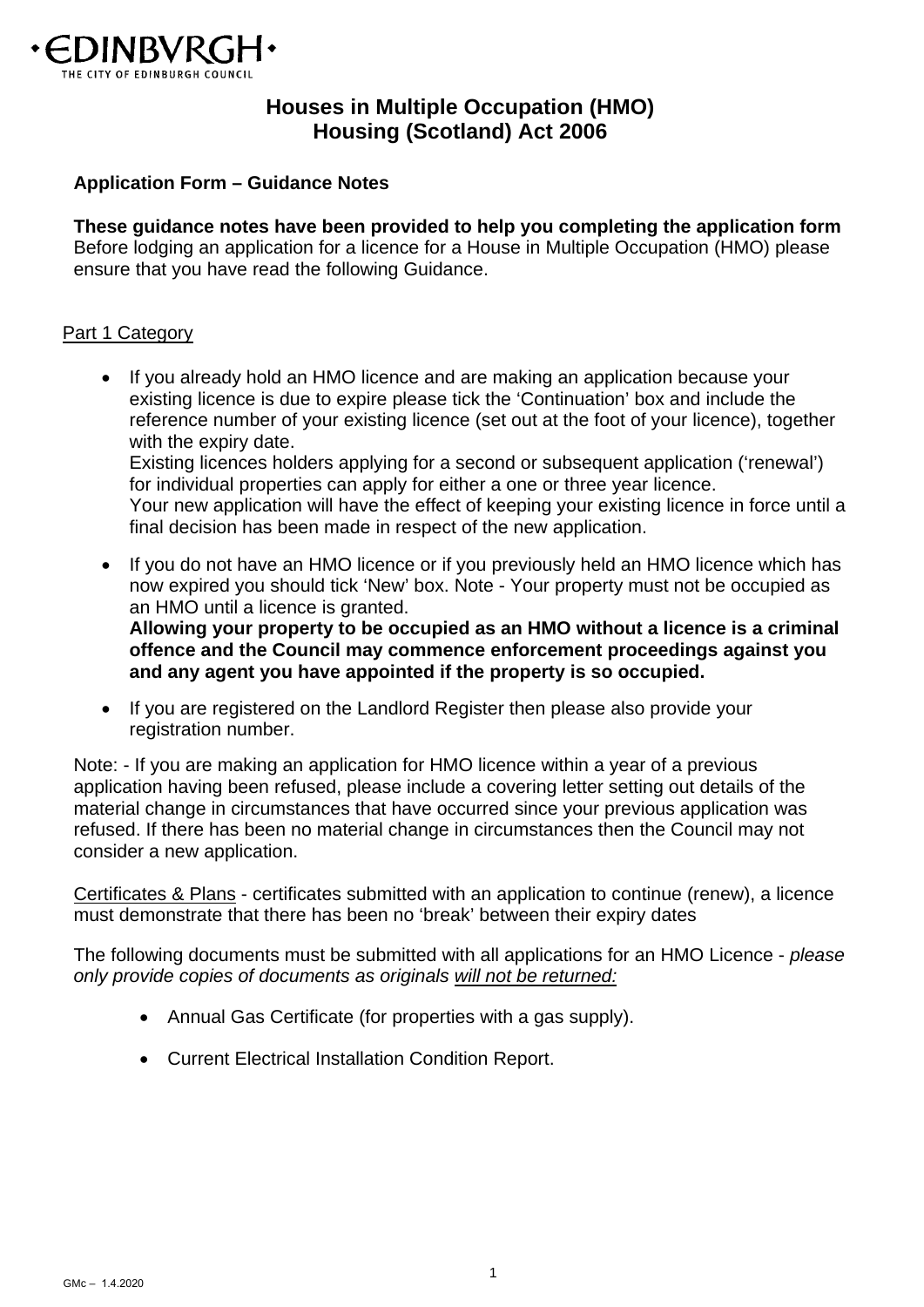- Annual Emergency Lighting Certificate  *(You will only need emergency lighting installed if there is insufficient borrowed light during the hours of darkness to illuminate the escape route. This will documented in your fire risk assessment as discussed and agreed with the Scottish Fire and Rescue Service. In properties where a emergency lighting is installed you will need this tested annually by a competent person and a copy of a Periodic Inspection and Test Certificate for Emergency Lighting must be provided to this Department).*
- Annual Portable Appliance Test Certificate (PAT).
- Annual Fire Appliances Certificate or a current invoice.
- Current Part 1 Fire Alarm System Certificate *(Only required for systems governed by BS 5839-1. Your Fire Risk Assessment, as agreed and discussed with the Scottish Fire and Rescue Service, will cover if you need a Fire Alarm System Certificate for your system. Certification is required to confirm that the Fire Detection and Alarm System has undergone an inspection. This must be carried out by a competent person and in accordance with BS 5839-1 (current edition)).*
- Annual Sprinkler System Inspection Certificate in accordance with BS9251 *(In properties where a sprinkler system is installed the sprinkler system should be subject to an annual inspection and test by a suitably qualified and experienced contractor. The results of this should also be entered into the system's log book. Please provide certification that the annual inspection and test has been carried out and that the system is operating satisfactorily).*
- 1 x A4 size copy of the floor plans of the property *(required for new and any subsequent 'renewal' application or where there has been a change to number of occupants)*.
- Current Fire Safety Risk Assessment *(required for new and any subsequent 'renewal' application or where there has been a change to number of occupants)*..

### **Checklist**

Any application submitted without all the required certificates, layout plan and completed checklist will be deemed to be incomplete and will be returned.

**Note:** For applications to continue an existing licence, please note that it is the licence holders responsibility to ensure that a fully completed application for continuation of the existing licence, together with all required certificates, is received before the current licence expires. Failure to do so will result in the application being treated as a new licence application with the relevant fee payable.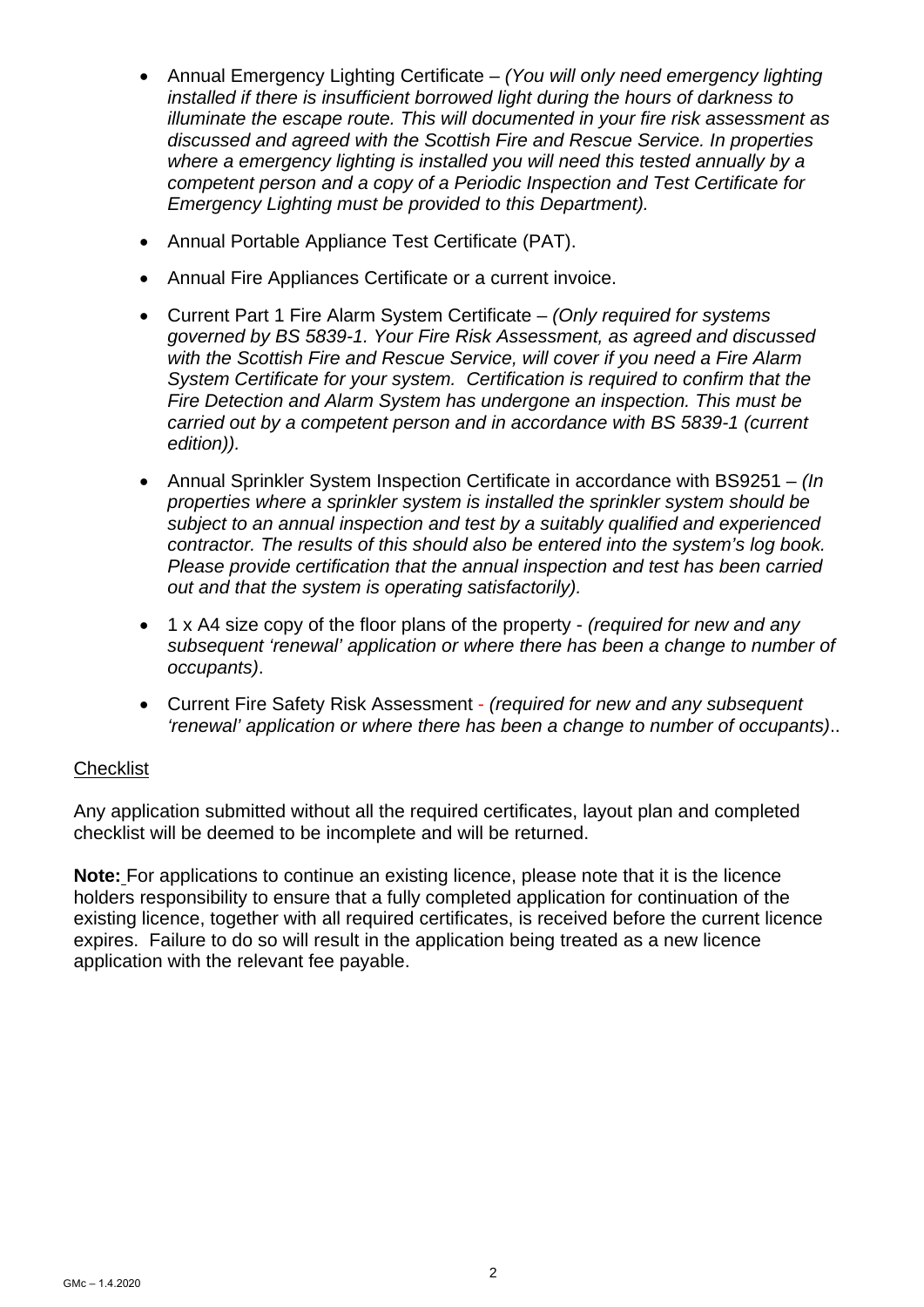### Part 2 – Applicant Details

The application must be made in the name of the legal owner of the property:

- If the applicant is a natural person, any maiden or previous name and place and date of birth must be provided. The Council is required to copy your application to the police who require this information to carry out appropriate vetting checks.
- If the application is being made in joint names then these details must be provided for each applicant.
- If the applicant is a business, company or trust please provide the head/registered office address and details of all partners, company directors or trustees. The Council is required to copy your application to the police who require this information to carry out appropriate vetting checks.

### **Please ensure that any additional sheets used to provide the required information are stapled or otherwise secured to the application form.**

### Part 3 – Details of Appointed Agent

### **Anyone appointed by you to manage your property on a day to day basis will be named on the HMO licence.**

If an agent is to appointed to take responsibility for managing the property on a day-to-day basis then this section must be completed. If the agent is not an individual person then a list of all directors/partners/trustees together with their names and addresses and dates and towns of birth must be provided and attached to the application form. If the applicant is a business, company or trust and not an individual, then details of a named individual who is to carry on the day-to-day management of the property must be provided in this section.

## Part 4 – Previous Convictions

Subject to the Rehabilitation of Offenders Act 1974 if the applicant, appointed agent or anyone named on the application form has been convicted of any crimes or offences in any court in the United Kingdom then these must be detailed in this part of the form. If there are no convictions you must enter N/A in the relevant boxes.

### Part 5 – Property Details

- Please provide the full statutory postal address of the property for which a licence is sought (as shown on your Council Tax statement). If the property is a flat then please ensure that the flat number is provided with reference to its position within the tenement, for example flat 1F2 if the flat is the second flat on the first floor above street level.
- Please provide the date that the property was recorded or registered in the applicant's name. This will be a few months after the purchase of the property was completed and you may have to check this with your solicitor.
- Please indicate the total number of people that will be living in the property, including any owner-occupiers, family members, lodgers and tenants.
- Please indicate the total number of bedrooms within the property.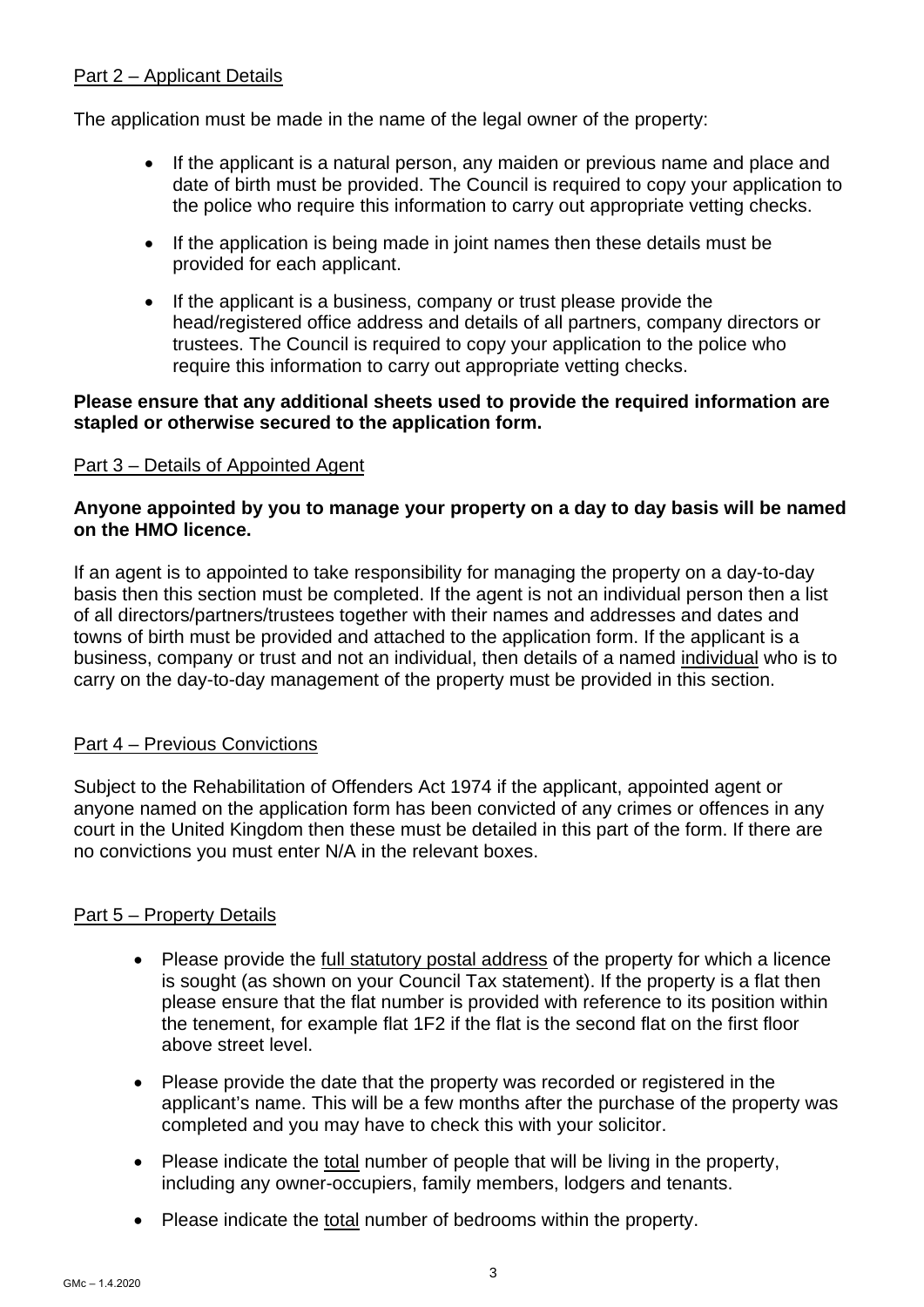- Please provide a contact telephone number on which you or your agent can be contacted on a 24-hours basis. Note - The Council will use this telephone number to contact you/your appointed agent if complaints are received about your property or in emergency situations such as water leaks from your property and it will be set out in the neighbour notification notice that you will be required to provide to neighbours when your licence is granted. Please also indicate if the number provided is that of the applicant, the appointed agent or another person with responsibility for your property.
- Please provide the full name(s) of any joint owner(s) of the property who are not named in part 2 of the application form.

### Part 6 – Applicants Declaration

Before signing and dating the application form, please ensure that:

- The application form has been completed fully and all information provided is accurate and complete.
- You have read the Council's data protection statement. **By signing and lodging this application form you are deemed to have given consent for your personal data to be held and processed for the stated purpose.**
- You are aware of your obligations to display a notice of application and to certify to the Council that you have done so in terms of paragraph 2 of Schedule 4 to the Housing (Scotland) Act 2006 *(see Notice of Application – Guidance Notes below)*; and
- That you have read the copy of the Council's Standard Licensing Conditions provided with this application form and that that you understand that any HMO licence granted will be subject to these conditions.

### Part 7 - Correspondence

Please provide full contact details, including an email address, for where all correspondence relating to the licence application, inspection appointments & reports should be sent.

Please note that only the applicant, the appointed agent (day to day manager), or the correspondence agent as identified on the application form must facilitate access to the property and be present during the inspection.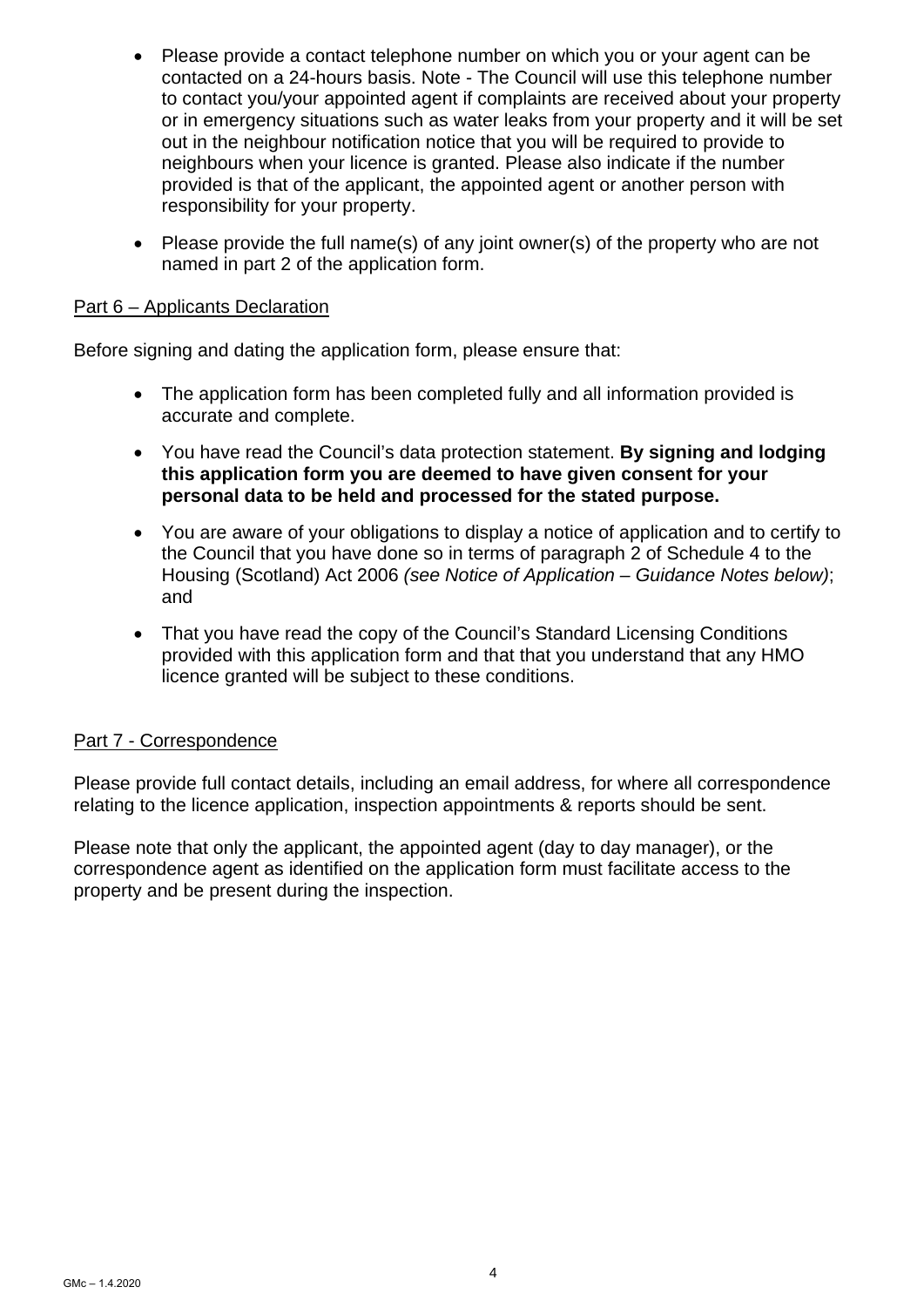### **Notice of Application (Site Notice) – Guidance Notes**

Applicants have a statutory obligation to advertise display a notice of application stating that an application for an HMO licence has been made. A style notice is provided with the application form.

This notice should be completed clearly and legibly. The notice must be displayed suitably protected from the elements on or near to the property in a position where it can be *easily* read by members of the public for a period of 21 days starting on the date on which your application is lodged with the Council.

You must take reasonable steps to protect the notice and if it is removed, obscured or defaced, within the 21 day period, it should be replaced. At the end of the 21 day period part B at the foot of the notice must be completed and the entire notice must then be returned to the Council's Licensing Section, 249 High Street, Edinburgh, EH1 1YJ.

If the notice has been removed or defaced then you must provide the Council with written confirmation that you displayed the notice for 21 days as required and took steps to protect and replace the notice if appropriate.

**Note -** Where an applicant believes that compliance with the requirement to display a Site Notice is likely to jeopardise the safety or welfare of any persons, or the security of any premises, they may apply to the local authority to be exempt from this requirement.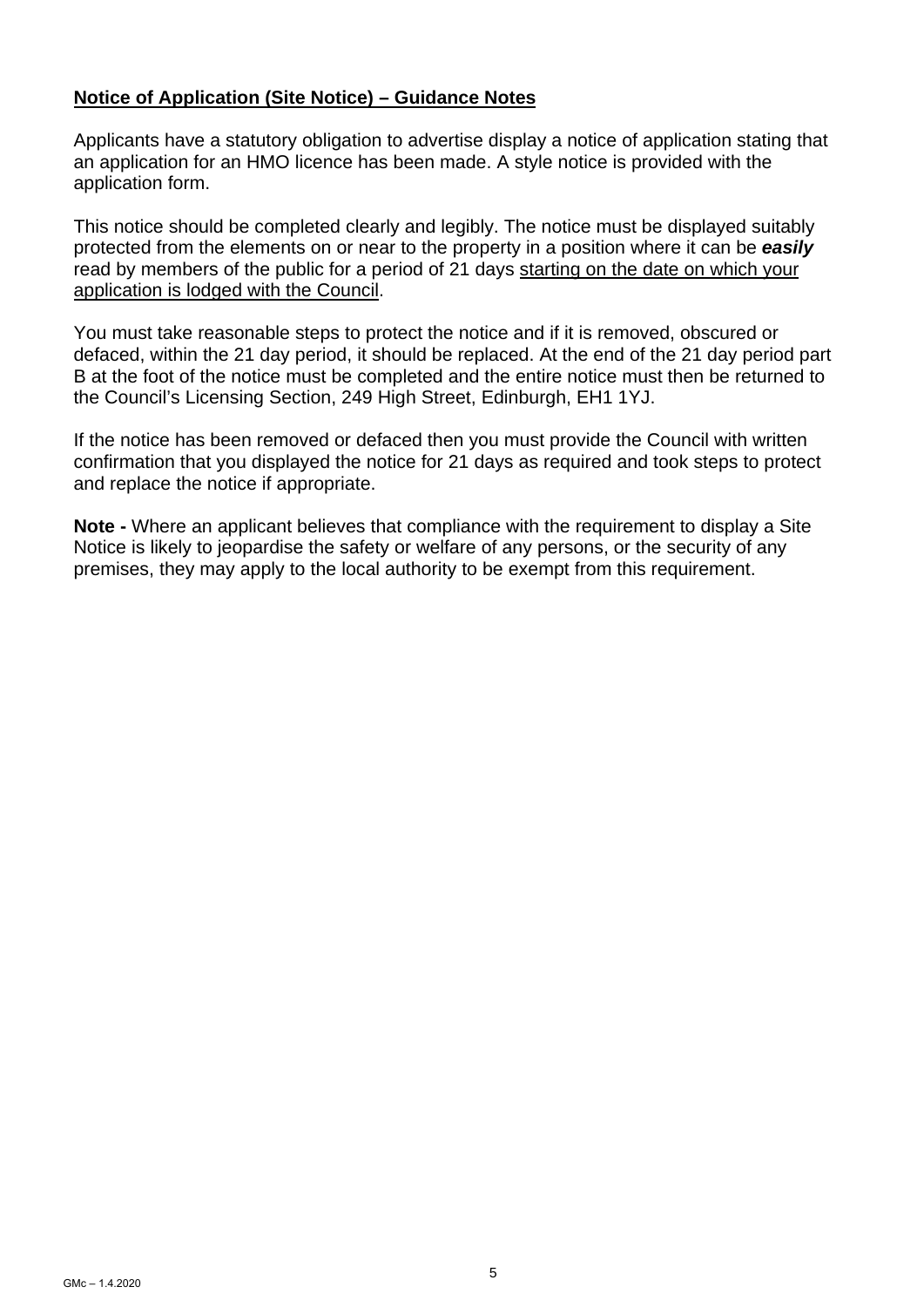## **Submitting Your Application**

Before submitting your application, please ensure the following:

- The checklist at part 1 has been fully completed.
- The correct application fee is attached.
- All required certificates and supporting documentation are attached.
- The property is ready for a property inspection to be carried out **note** properties with an existing licence should have undergone maintenance and be in all other respects ready for the property inspection at the time of submission.
- Where applicable, **Details of material change in circumstances** *(new applications made within a year of a previous application having been refused).*

## **Fees payable for an HMO Licence:**

HMO licence application fees are based on occupant capacity with an option of a one or three year licence

Please note:

- HMO licences in their first year may be granted for a minimum period of 6 months
- Existing licences holders applying for a second or subsequent application ('renewal') for individual properties can apply for either a one or three year licence **\***

**\***The grant of a three year licence will only be considered for suitable properties on a case by case basis and can be restricted to one year licence based on the following assessment criteria:

- Premises/landlords that are subject to ongoing monitoring where issues have been identified by council officers
- Premises/landlords that are subject to enforcement action
- Premises/landlords where previous complaints have been upheld
- Premises that have failed to complete remedial work, identified upon inspection, within four weeks from the first inspection date, without prior consent of the council

| <b>Number of</b><br><b>Occupants</b> | Fee $(E)$<br>(1or 3 year application) |  |
|--------------------------------------|---------------------------------------|--|
| 3                                    | 653                                   |  |
| $\overline{4}$                       | 871                                   |  |
| 5                                    | 1089                                  |  |
| 6                                    | 1,367                                 |  |
| $\overline{7}$                       | 1,646                                 |  |
| 8                                    | 1,924                                 |  |
| 9                                    | 2,202                                 |  |
| 10                                   | 2,481                                 |  |
| 11                                   | 2,759                                 |  |
| 12                                   | 3,037                                 |  |
| 13                                   | 3,315                                 |  |
| 14                                   | 3,594                                 |  |
| 15                                   | 3,872                                 |  |
| 16                                   | 4,150                                 |  |
| 17                                   | 4,429                                 |  |
| 18                                   | 4,707                                 |  |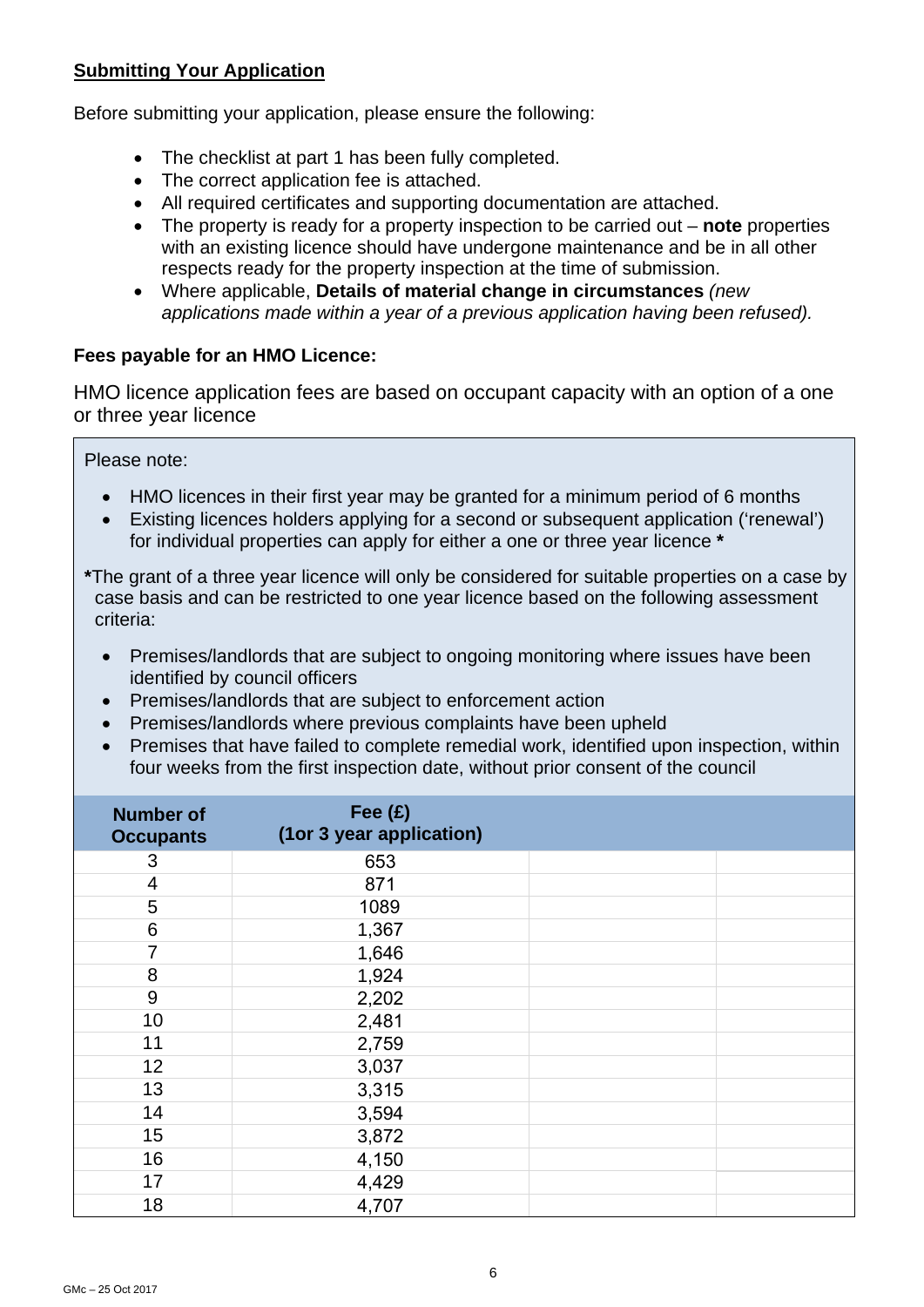| 19        | 4,985  |                                     |  |
|-----------|--------|-------------------------------------|--|
| 20        | 5,264  |                                     |  |
| $21 - 30$ | 5,869  |                                     |  |
| $31 - 40$ | 6,474  |                                     |  |
| 41-50     | 7,079  |                                     |  |
| 51-60     | 7,684  |                                     |  |
| 61-70     | 8,289  |                                     |  |
| 71-80     | 8,894  |                                     |  |
| 81-90     | 9,499  |                                     |  |
| 91-100    | 10,104 |                                     |  |
| 101-150   | 11,072 |                                     |  |
| 151-200   | 12,040 |                                     |  |
| 201-250   | 13,008 |                                     |  |
| 251-300   | 13,976 |                                     |  |
| 301-350   | 14,685 |                                     |  |
| 351-400   | 14,944 |                                     |  |
| 401-450   | 16,880 |                                     |  |
| 451-500   | 17,848 |                                     |  |
| 501-550   | 18,816 |                                     |  |
| 551-600   | 19,784 |                                     |  |
| >600      |        | Increase of £967 per banding of 100 |  |
|           |        |                                     |  |

 Percentage discount available for charity registered with The Scottish Charity Regulator (OSCR) and linked to homeless and / or vulnerable adult accommodation

 Educational institutions – Property owned and managed by a charity registered with The Scottish Charity Regulator (OSCR) would be considered eligible for a 50% fee reduction

**Please be advised that the Council cannot accept your application without a fully completed application form, checklist, the correct fee, floor plans and if appropriate, details of material change in circumstances.** 

**For applications to continue an existing licence, please note that it is the licence holders responsibility to ensure that a fully completed application for continuation of the existing licence, together with plans and all required certificates, is received before the current licence expires. Failure to do so will result in the application being treated as a new licence application with the relevant fee payable.** 

Please also note that all licence application fees are non refundable, except in exceptional circumstances. You can download our refunds policy from our website for more information. Any requests for a refund due to exceptional circumstances should be made in writing to the Licensing Manager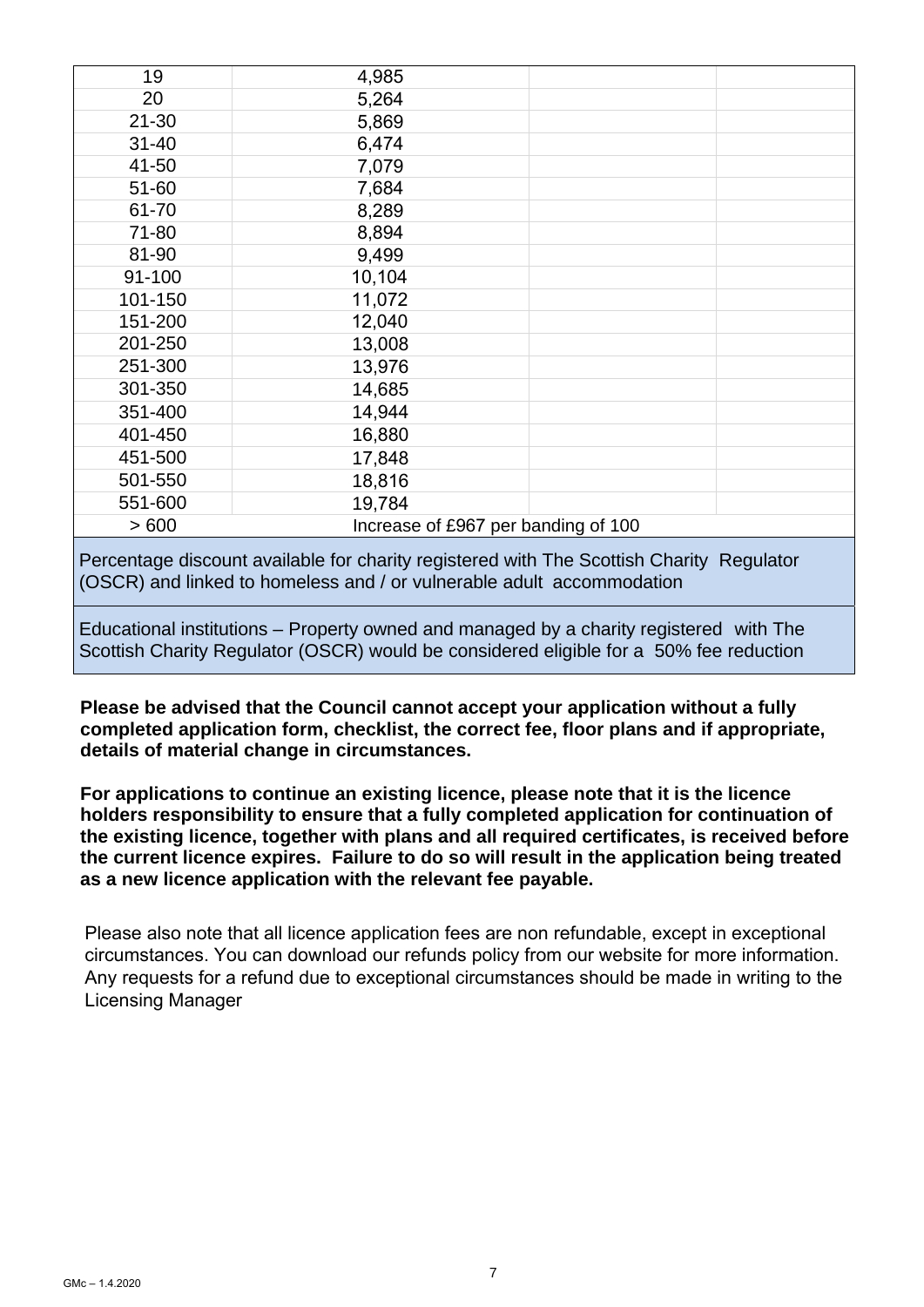

# **HMO**

**Application for House in Multiple Occupation Licence Housing (Scotland) Act 2006** 

**Please read through the Guidance Notes before completing this form and complete the form in capital letters using black ink. Please also ensure you complete the checklist before submitting your application** 

**This application form must be fully completed and submitted electronically, together with all required supporting documentation and the appropriate fee, to the Licensing Section using our HMO Licensing [online submission form](https://www.edinburgh.gov.uk/licences-permits/licences-permits-applications/8?documentId=12524&categoryId=20023) Further information is also available on our website at [www.edinburgh.gov.uk](https://www.edinburgh.gov.uk/)**

#### **Checklist**

#### **PART 1 - This check list must be fully completed in order to submit your application.**

Any application submitted without all the required certificates, layout plan and completed checklist will be deemed to be incomplete and will be returned.

Please note that it is the licence holder's responsibility to ensure that a fully completed application for continuation of the existing licence, together with all required certificates, is received before the current licence expires. Failure to do so will result in the application being treated as a new licence application with the relevant fee payable and your property will be unlicensed

|                                                                                      | $NEW \square$ (1 YEAR) |                      |                                                                  |  |  |
|--------------------------------------------------------------------------------------|------------------------|----------------------|------------------------------------------------------------------|--|--|
| Application Type: please tick $\checkmark$                                           | CONTINUATION O         |                      |                                                                  |  |  |
| <b>Current Licence No*</b>                                                           |                        | <b>Expiry date*:</b> |                                                                  |  |  |
| (*required where a current licence already exists):                                  |                        |                      | (*required where a current licence already exists):              |  |  |
| Applicants Landlord Registration No (if applicable)                                  |                        |                      |                                                                  |  |  |
| I have enclosed the following - please tick $\checkmark$ or enter N/A                |                        |                      |                                                                  |  |  |
| Completed application form                                                           |                        |                      |                                                                  |  |  |
| Correct application fee                                                              |                        |                      | note application fees are non refundable                         |  |  |
| Annual Gas Certificate (for properties with a gas<br>supply)                         |                        |                      | valid to:                                                        |  |  |
| <b>Current Electrical Installation Condition Report</b>                              |                        |                      | valid to:                                                        |  |  |
| Annual Emergency Lighting Certificate (note 1)                                       |                        |                      | valid to                                                         |  |  |
| Annual Portable Appliance Test Certificate (PAT)                                     |                        |                      | valid to:                                                        |  |  |
| Annual Fire Appliances Certificate or Current Invoice                                |                        |                      | valid to:                                                        |  |  |
| Current Part 1 Fire Alarm System Certificate (note 1)                                |                        |                      | valid to:                                                        |  |  |
| Annual Sprinkler System Inspection Certificate in<br>accordance with BS9251 (note 1) |                        | valid to:            |                                                                  |  |  |
| Completed Fire Risk Assessment (note 1)                                              |                        |                      | valid to:                                                        |  |  |
| A4 size copy of the floor plan                                                       |                        |                      | required for all new and any subsequent<br>(renewal) application |  |  |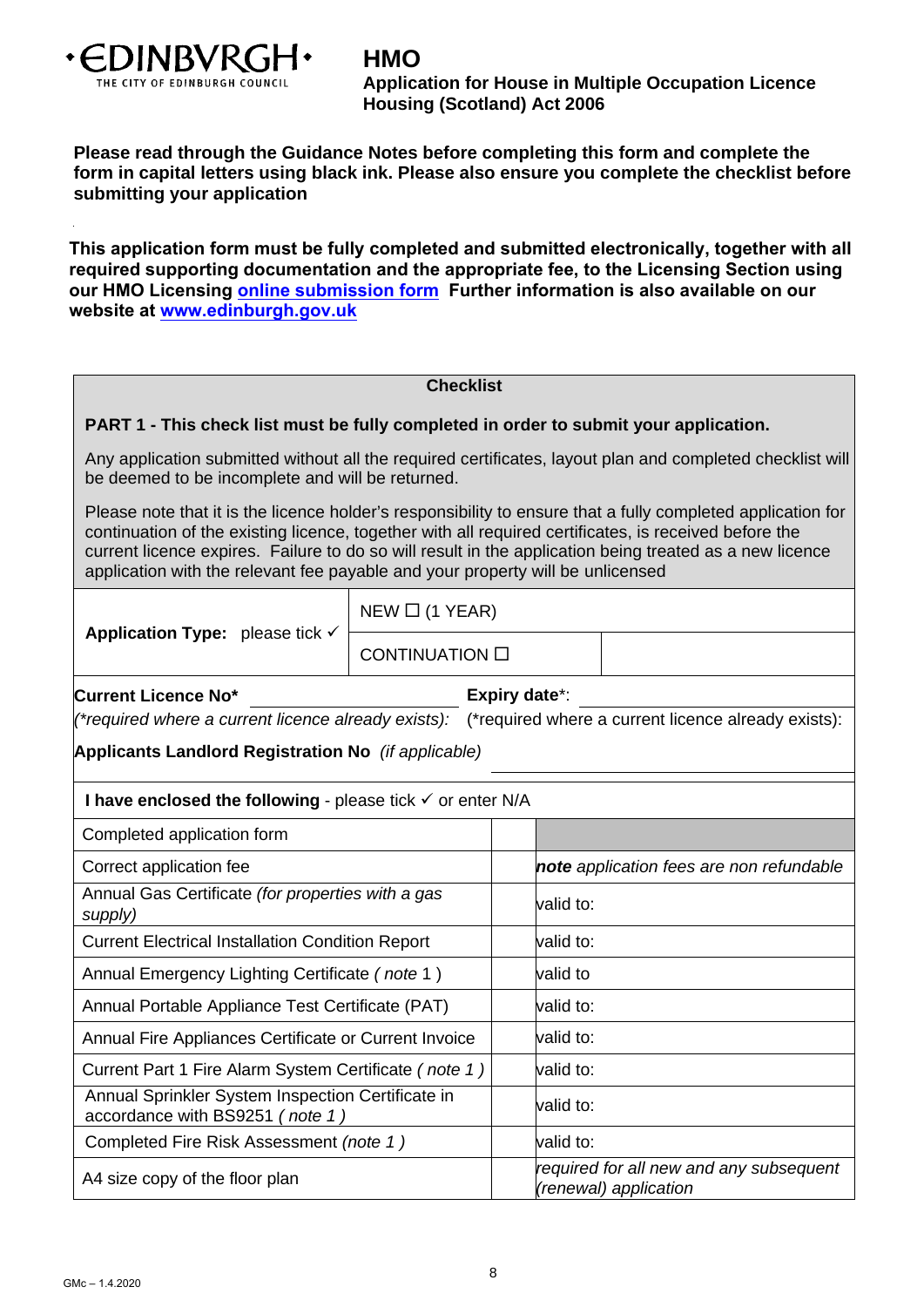| PART 2 - APPLICANT'S DETAILS - (guidance note 2)                                                        |  |  |
|---------------------------------------------------------------------------------------------------------|--|--|
| Applicant's full name                                                                                   |  |  |
| <b>Maiden/Previous name</b>                                                                             |  |  |
| Date and town of birth                                                                                  |  |  |
| Applicant's home address (or registered<br>office) including postcode                                   |  |  |
| <b>Contact telephone numbers</b>                                                                        |  |  |
| <b>Contact e-mail address</b>                                                                           |  |  |
| If the applicant is a firm, partnership, company or trust please provide Directors'/Partners'/Trustees' |  |  |

| $p$ -productor antihi, parallel ship, sempany or a doc picase provide Directors $\mu$ arabis $\mu$ is<br>details |  |  |
|------------------------------------------------------------------------------------------------------------------|--|--|
| <b>Name</b>                                                                                                      |  |  |
| <b>Maiden/Previous name</b>                                                                                      |  |  |
| Date and town of birth                                                                                           |  |  |
| <b>Address - including postcode</b>                                                                              |  |  |
|                                                                                                                  |  |  |
|                                                                                                                  |  |  |
|                                                                                                                  |  |  |
| <b>Name</b>                                                                                                      |  |  |
| <b>Maiden/Previous name</b>                                                                                      |  |  |
| Date and town of birth                                                                                           |  |  |
| <b>Address - including postcode</b>                                                                              |  |  |
|                                                                                                                  |  |  |
|                                                                                                                  |  |  |
|                                                                                                                  |  |  |
| <b>Name</b>                                                                                                      |  |  |
| <b>Maiden/Previous name</b>                                                                                      |  |  |
| Date and town of birth                                                                                           |  |  |
| <b>Address - including postcode</b>                                                                              |  |  |
|                                                                                                                  |  |  |
|                                                                                                                  |  |  |
| (Please provide details of any further directors/partners/trustees on a separate sheet)                          |  |  |

*(Please provide details of any further directors/partners/trustees on a separate sheet)*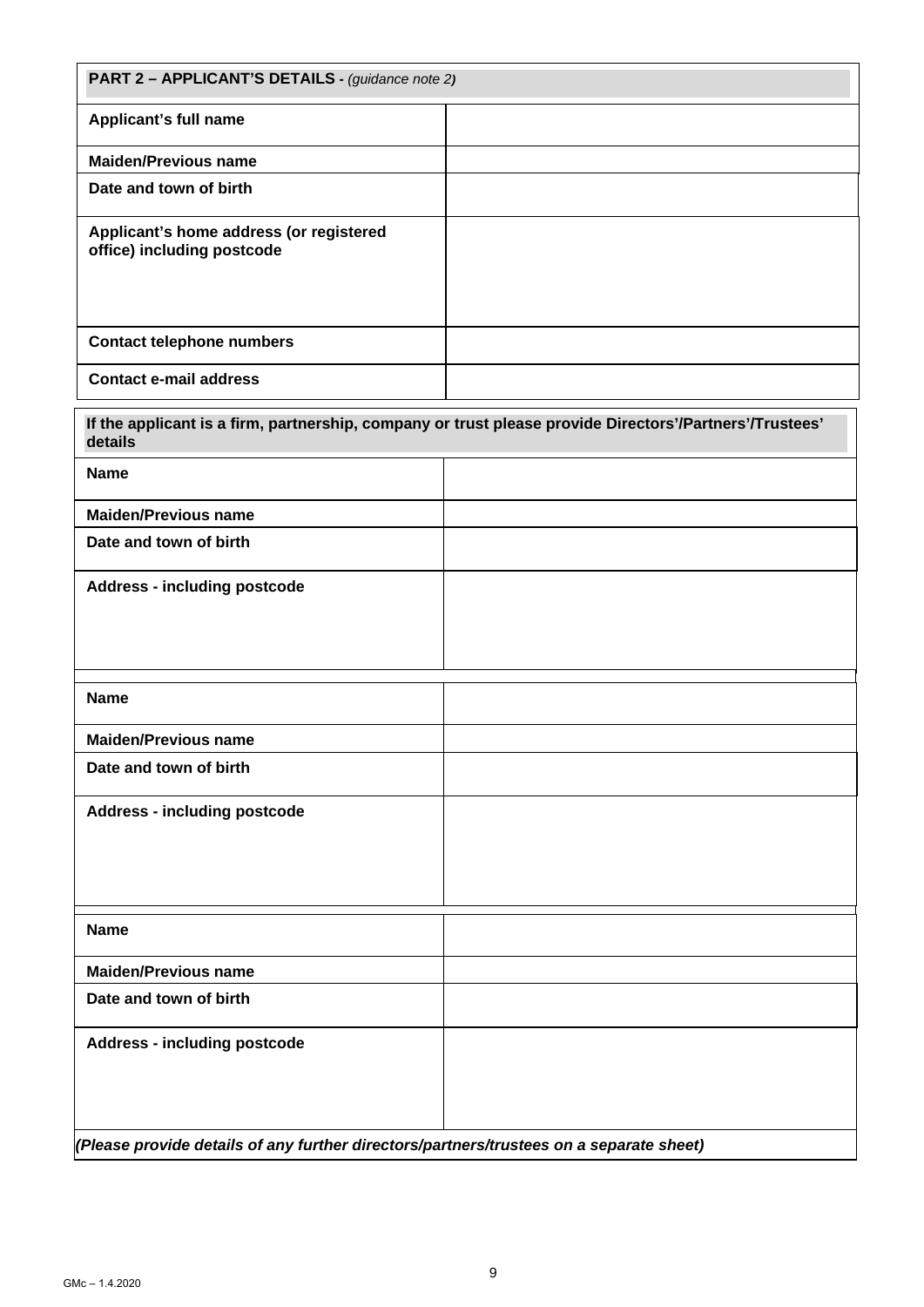| <b>PART 3 – DETAILS OF APPOINTED AGENT - appointed to take responsibility for managing the</b><br>property on a day-to-day basis (guidance note 3) |  |  |
|----------------------------------------------------------------------------------------------------------------------------------------------------|--|--|
| Agent's full name<br>(Include all director/partner/trustee details if not an individual)                                                           |  |  |
| Name of responsible individual<br>(If agent is a company/business/trust)                                                                           |  |  |
| Date and town of birth                                                                                                                             |  |  |
| Agent's address (including postcode)                                                                                                               |  |  |
| Agent's telephone number                                                                                                                           |  |  |
| Agent's e-mail address                                                                                                                             |  |  |

#### **PART 4 – PREVIOUS CONVICTIONS -** *(guidance note 4)*

**Subject to the Rehabilitation of Offenders Act 1974 if the applicant, the appointed agent or any director/partner of them named in this application has been convicted of any crime or offence in any court in the United Kingdom, please provide details below or answer "None" if applicable.** 

| <b>Date</b> | Court | <b>Offence</b> | <b>Sentence</b> |
|-------------|-------|----------------|-----------------|
|             |       |                |                 |
|             |       |                |                 |
|             |       |                |                 |
|             |       |                |                 |
|             |       |                |                 |
|             |       |                |                 |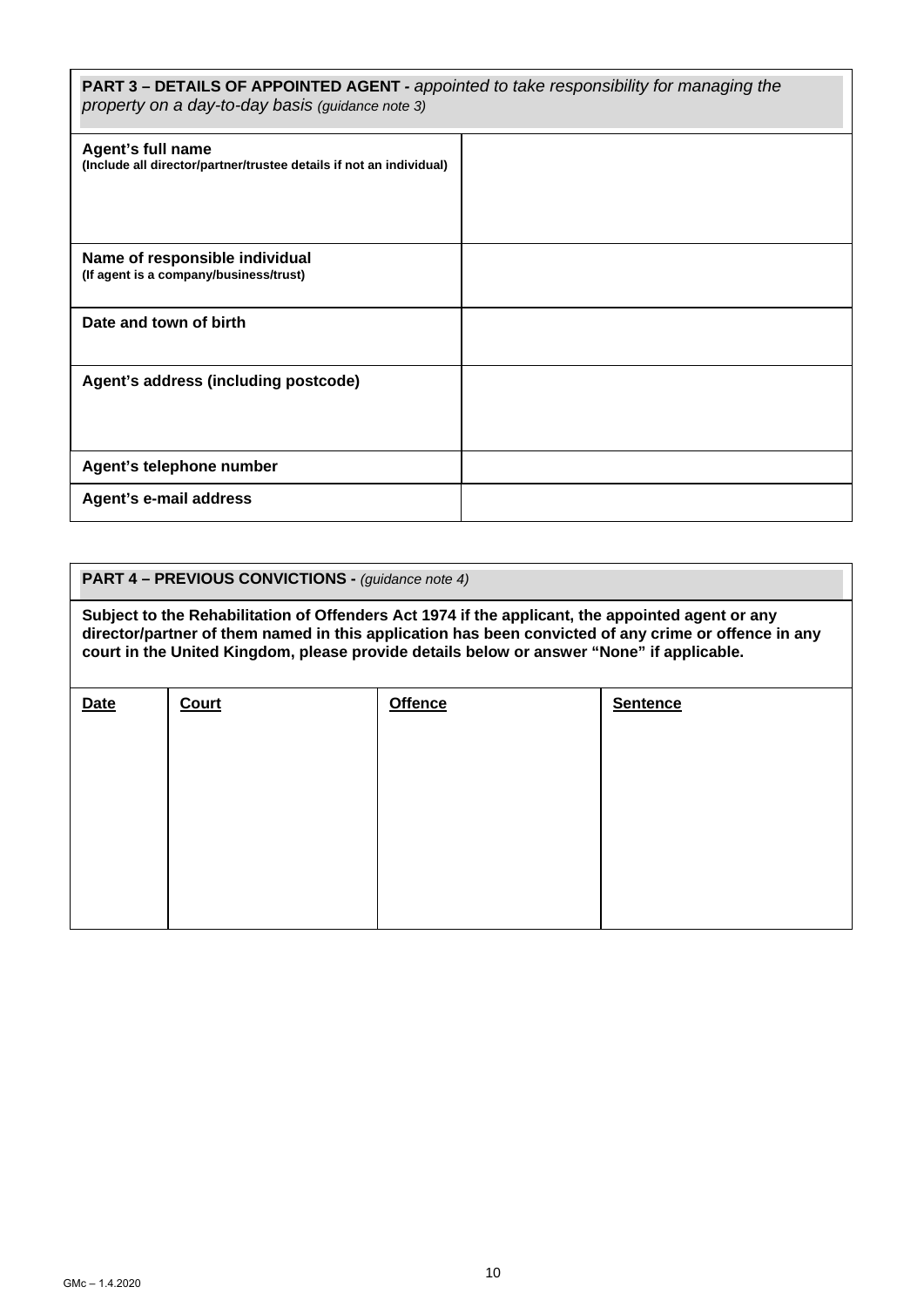|     | PART 5 - PROPERTY DETAILS - (guidance note 5)              |  |  |
|-----|------------------------------------------------------------|--|--|
| 5.1 | <b>Property Address (including postcode)</b>               |  |  |
|     | (Please include flat number e.g. 1F2 where<br>appropriate) |  |  |
|     |                                                            |  |  |
| 5.2 | Date of registration of title                              |  |  |
| 5.3 | Maximum total number of occupants                          |  |  |
| 5.4 | <b>Maximum number of bedrooms</b>                          |  |  |
| 5.5 | 24-hour emergency contact number & name                    |  |  |
| 5.6 | Name(s) of joint property owner(s)                         |  |  |

#### **PART 6 – APPLICANT'S DECLARATION -** *(guidance note 6)*

**I/we hereby make application for licence in the above terms and certify that the information given is true and correct.** 

**I/we confirm that that in submitting this application I/we consent to the information supplied by me/us in making this application ("data") being held and processed by the City of Edinburgh Council ("the Council") for its purposes as licensing authority. I/we understand that data will be disclosed to the police and other public bodies involved with licensing processing and enforcement. I/we understand that the Council is required to enter the data on to its HMO Register of Applications which may be inspected by members of the public on request and that certified copies of entries on this register may be issued to members of the public on request and on payment of the appropriate fee. I/we understand that I/we may check or amend data held or request deletion of data by contacting the Council's Licensing Section at the address at the top of this form.** 

**I/we certify that I/we will comply with the requirement to display a notice of application in accordance with paragraph 2 of schedule 4 to the Housing (Scotland) Act 2006 and that I/we have received and read a copy of the Council's standard licence conditions for HMO licences.** 

**Signed \_\_\_\_\_\_\_\_\_\_\_\_\_\_\_\_\_\_\_\_\_\_\_\_\_\_\_\_\_\_\_\_\_\_ applicant /appointed agent (delete as appropriate)**

**Date \_\_\_\_\_\_\_\_\_\_\_\_\_\_\_\_\_\_\_\_\_\_\_\_\_\_\_\_\_\_\_\_\_\_**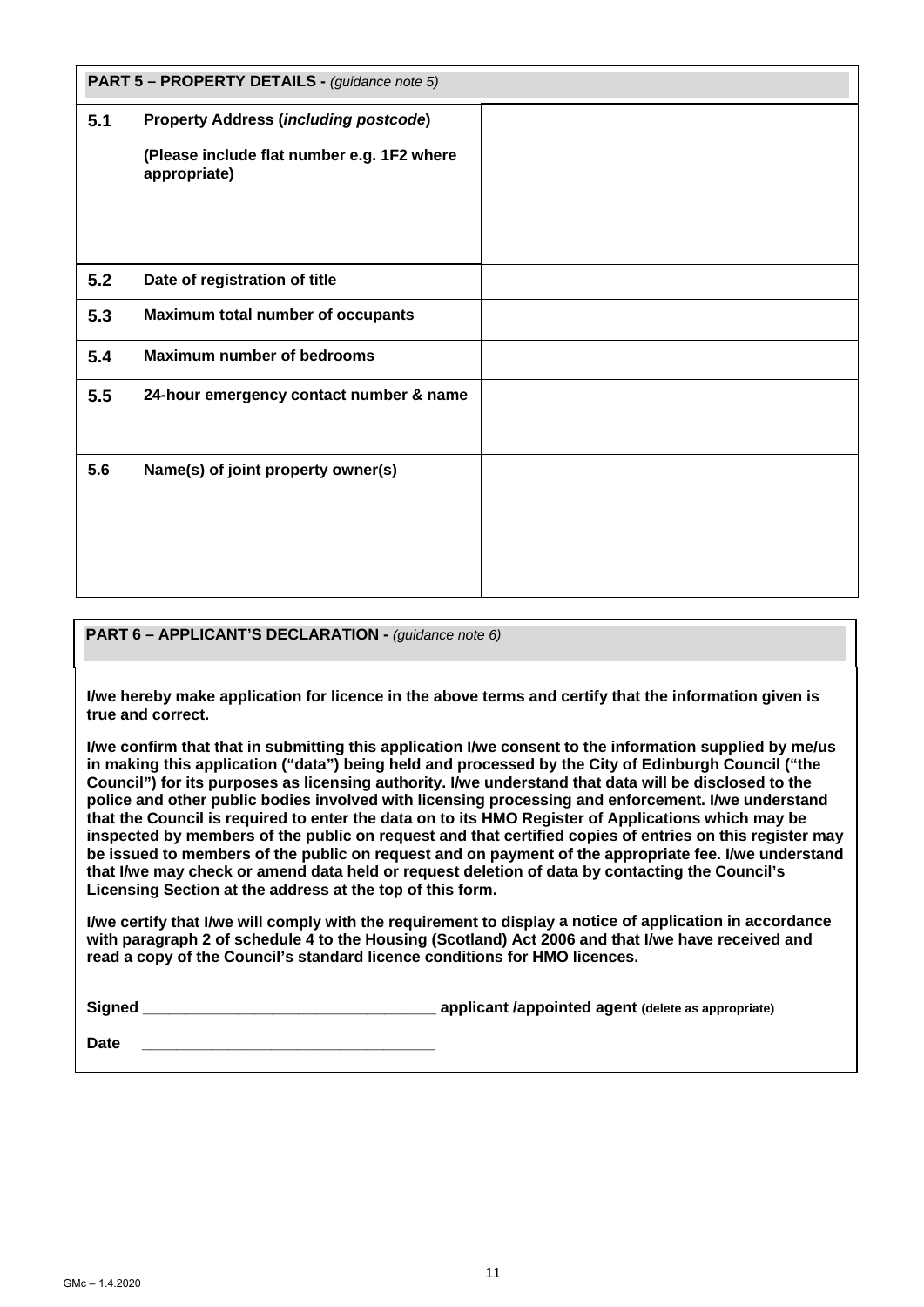| <b>PART 7 - CORRESPONDENCE DETAILS</b> - Please provide full contact details indicating where all<br>correspondence relating to the HMO licence application & inspection process should be sent |  |  |
|-------------------------------------------------------------------------------------------------------------------------------------------------------------------------------------------------|--|--|
| Correspondence name and address (including<br>postcode)                                                                                                                                         |  |  |
| Telephone number                                                                                                                                                                                |  |  |
| E-mail address                                                                                                                                                                                  |  |  |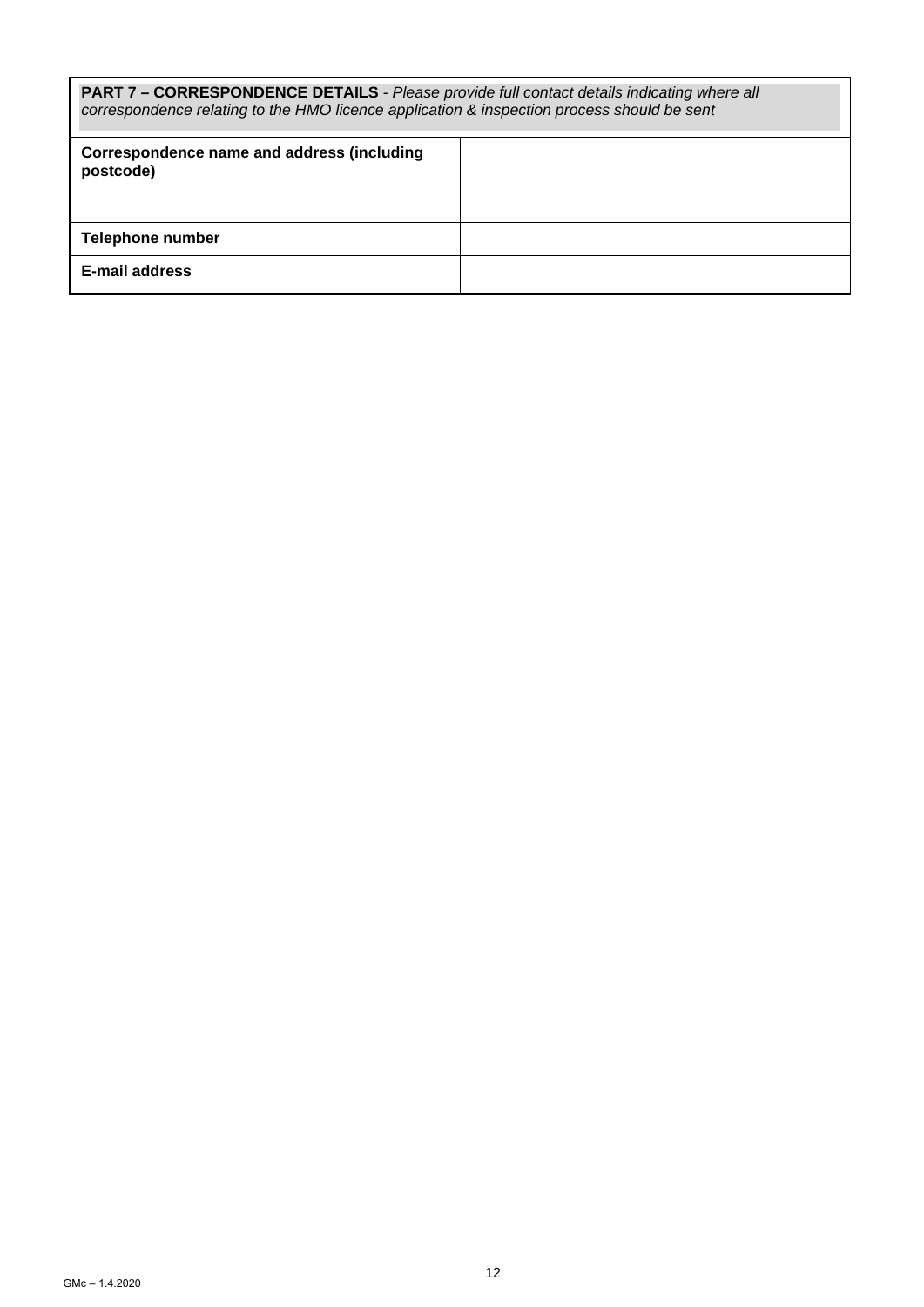### **NOTICE OF APPLICATION FOR HOUSE IN MULTIPLE OCCUPATION LICENCE**

| Applicant           |          |
|---------------------|----------|
| Applicant's Address |          |
|                     | Postcode |

Has applied to the City of Edinburgh Council (the Council) for a House in Multiple Occupation (HMO) licence.

| <b>HMO Address</b>                       |         |
|------------------------------------------|---------|
| Maximum number of tenants                |         |
| Managing Agent (if different from owner) | Name    |
|                                          | Address |

### **Representations**

Representations about the application may be made by any member of the public. A representation must be in writing, must set out the name and address of the person making it and must be signed by the person or on their behalf. A copy of the representation will be given to the applicant.

Representations must be made within 21 days of the date the application was made. If a representation is made to the Council after this date but before a final decision is taken on the application, then the Council may consider the late representation if it is satisfied that it was reasonable for the representation to have been made after the deadline.

Representations should be submitted electronically to: **licensing@edinburgh.gov.uk**

| Date application lodged       |  |
|-------------------------------|--|
| Last date for representations |  |

- This notice must be displayed on or near the HMO property in a position where it can be easily read by the public.
- This notice must be displayed for a period of 21 days from the date the application was lodged with the Council.
- After the notice has been displayed for 21 days, Section B below must be completed and the notice returned electronically to licensing@edinburgh.gov.uk

## **PART B – CONFIRMATION OF DISPLAY OF NOTICE**

**This section must be completed by the applicant and the whole notice returned electronically to the Council at licensing@edinburgh.gov.uk at the end of the 21-day display period. Alternatively please email confirmation of display in writing with signature, along with full applicant and property details.** 

I (Full name of applicant) Certify that the notice of application has been displayed as prescribed above for a period of not less than 21 days ending on

Applicant's Signature **Date**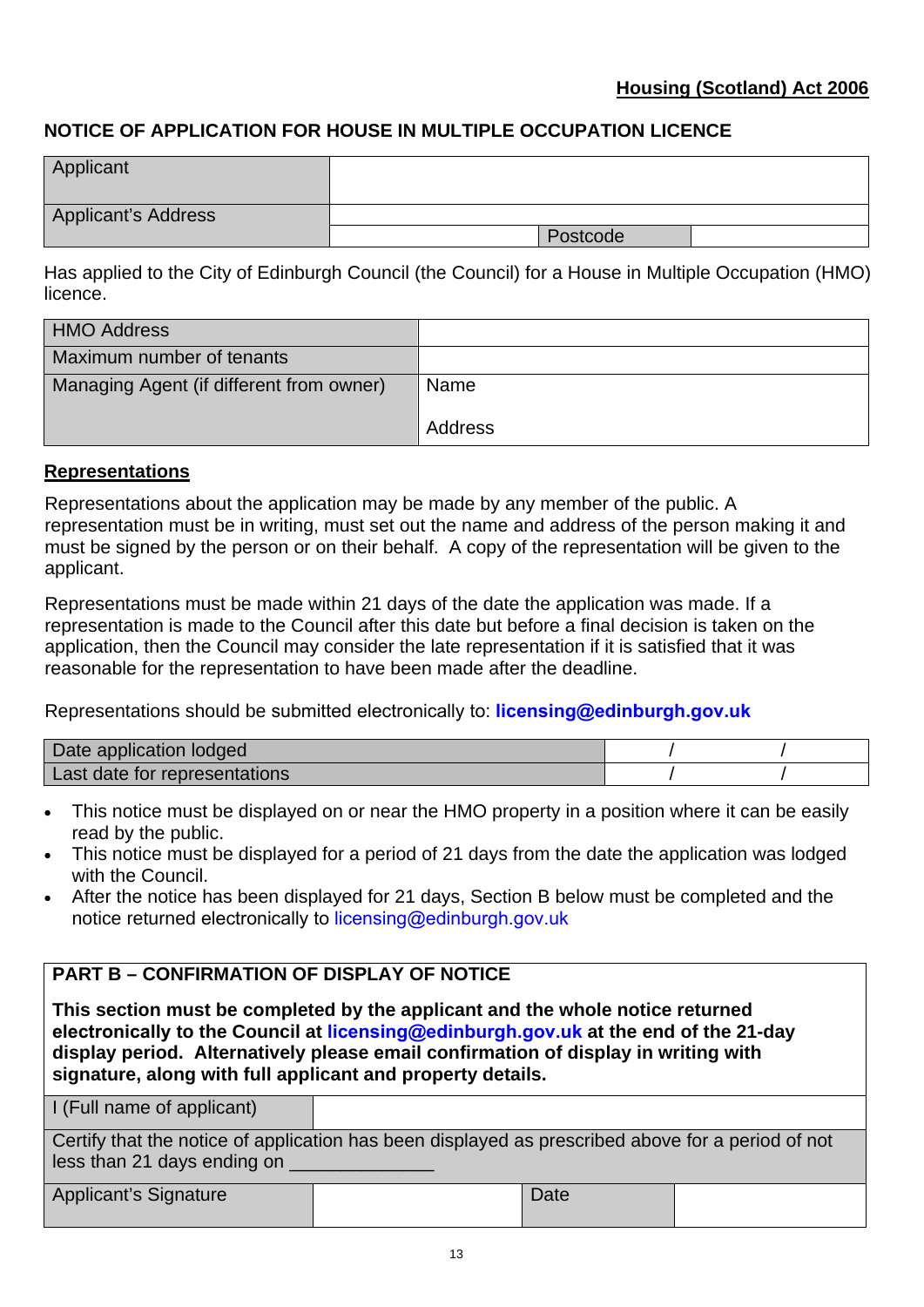### **Housing (Scotland) Act 2006 Standard HMO Licensing Conditions – Adopted 9 March 2012**

| HMO1             | The licence holder must take steps to ensure that the property, fittings and<br>furniture, including fire precautions, plumbing, drainage, gas and electrical<br>installations, are maintained throughout the period of the licence to the standard<br>required. The HMO owner should have a system in place which provides for<br>continuity of safety certification.                                                                                                                                                                                                                                                                                                          |
|------------------|---------------------------------------------------------------------------------------------------------------------------------------------------------------------------------------------------------------------------------------------------------------------------------------------------------------------------------------------------------------------------------------------------------------------------------------------------------------------------------------------------------------------------------------------------------------------------------------------------------------------------------------------------------------------------------|
| HMO <sub>2</sub> | The licence holder must ensure that advice to occupiers on action to be taken in<br>the event of an emergency is clearly and prominently displayed within the living<br>accommodation.                                                                                                                                                                                                                                                                                                                                                                                                                                                                                          |
| HMO <sub>3</sub> | The licence holder must ensure that the physical standards for HMO living<br>accommodation assessed as suitable by the local authority when approving the<br>licence application are met at all times.                                                                                                                                                                                                                                                                                                                                                                                                                                                                          |
| HMO4             | The licence holder must ensure that the number of persons residing in the<br>premises shall not exceed [the number of occupants stated on the licence] when<br>operating as an HMO.                                                                                                                                                                                                                                                                                                                                                                                                                                                                                             |
| HMO <sub>5</sub> | The licence holder must make the Licence, including any conditions, available to<br>occupiers, or prospective occupiers, within the premises where it can be<br>conveniently read by residents.                                                                                                                                                                                                                                                                                                                                                                                                                                                                                 |
| HMO <sub>6</sub> | The licence holder must ensure that actions to secure repossession must be only<br>by lawful means.                                                                                                                                                                                                                                                                                                                                                                                                                                                                                                                                                                             |
| HMO7             | The licenceholder must provide each tenant with a clear statement, in a form they<br>can understand and keep for reference, of what is expected of them and what<br>they can expect from the licenceholder. The agreement must accurately describe<br>the subject of let, the start and end dates of the agreement, rent to be paid, period<br>of written notification of intention to enter the property (which shall not be less<br>than 24 hours), and where the agreement is in the form of a lease and the licence<br>holder intents to retain a key for the property, the agreement will specify how the<br>tenant will grant explicit permission for the key to be used. |
| HMO <sub>8</sub> | The licenceholder must act lawfully and reasonably in requiring any advanced<br>payments, handling rents, returning deposits, and making deductions from<br>deposits.                                                                                                                                                                                                                                                                                                                                                                                                                                                                                                           |
| HMO <sub>9</sub> | The licenceholder must comply with all relevant legislation affecting private sector<br>residential tenancies, including participation in any communal repairs and<br>maintenance, as per the Tenements (Scotland) Act 2004.                                                                                                                                                                                                                                                                                                                                                                                                                                                    |
| <b>HMO10</b>     | The licenceholder must manage the property in such a way as to seek to prevent<br>and deal effectively with any anti-social behaviour by tenants to anyone else in<br>the HMO and in the locality of the HMO.                                                                                                                                                                                                                                                                                                                                                                                                                                                                   |